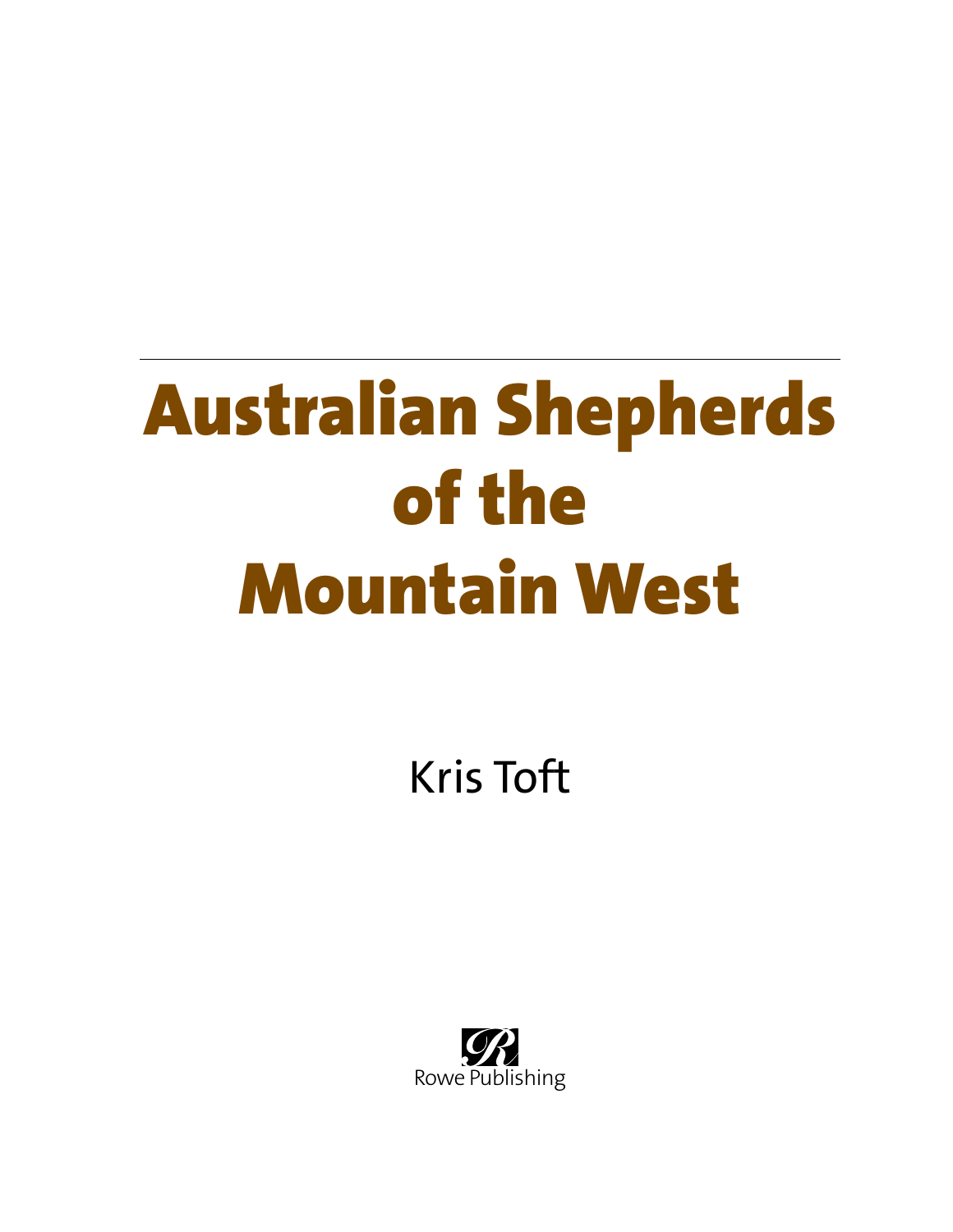Copyright © 2013 by Kris Toft. All rights reserved.

ISBN 13: 978-1-939054-18-0 ISBN 10: 1-939054-18-4

No portion of this work may be used or reproduced in any manner whatsoever without written permission of the copyright holder and/or publisher.

*Cover Photos:* (left) One of the earliest known photos of Jay Sisler, Shorty, and Stub. Photo courtesy of Les Burlile. (right) Silverledge Slide Me To Da Bar, CD, STDs. Photo courtesy of Jean Taylor.

*Note from publisher:* This book is published posthumously. Statements and opinions expressed by the author are not necessarily those of the publisher and its affiliates. Neither shall be liable for erroneous information.

#### 1 3 5 7 9 8 6 4 2

Printed in the United States of America Published by



www.rowepub.com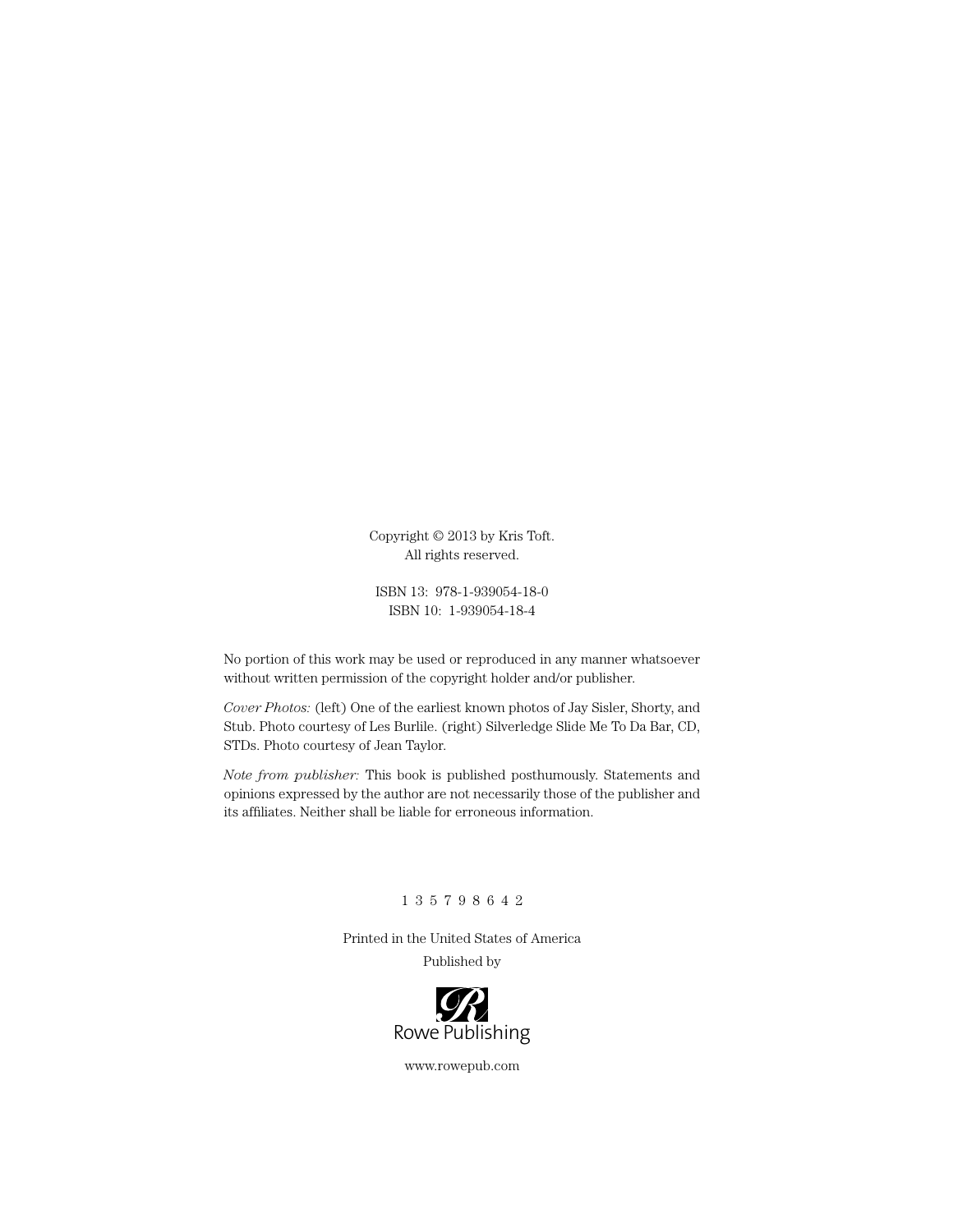#### Foreword

Since this book is being published posthumously it seems important for the reader to know something about the author as well as the purpose and original intent for writing it.

Kris had a passion for animals since she was two-years old and it became her life when she purchased her first horse and subsequently her first dog, an Australian Shepherd named Hannah. As was typical of Kris, she jumped right into that world with both feet. She showed dogs, learned what was important about breeding and whelping litters, and ultimately became an AKC judge for instinct. She traveled around the country for a time. She remained involved in the breed in many ways till the end of her life.

Her 'day job' as a medical research assistant in the Department of Surgery at the University of Missouri Medical School was a natural for her. Her patients were animals and it was then that research became so important and interesting to her. With her rapidly increasing interest in the breed, she began to keep records about dogs both hers and others. As a result of that passion she self-published three pedigree books, as well as numerous articles for Australian Shepherd magazines through the years. She had an uncanny understanding and communication with dogs and mentored many dog owners, including me. Her ability to recognize and understand behavior in these animals was legendary. And her deep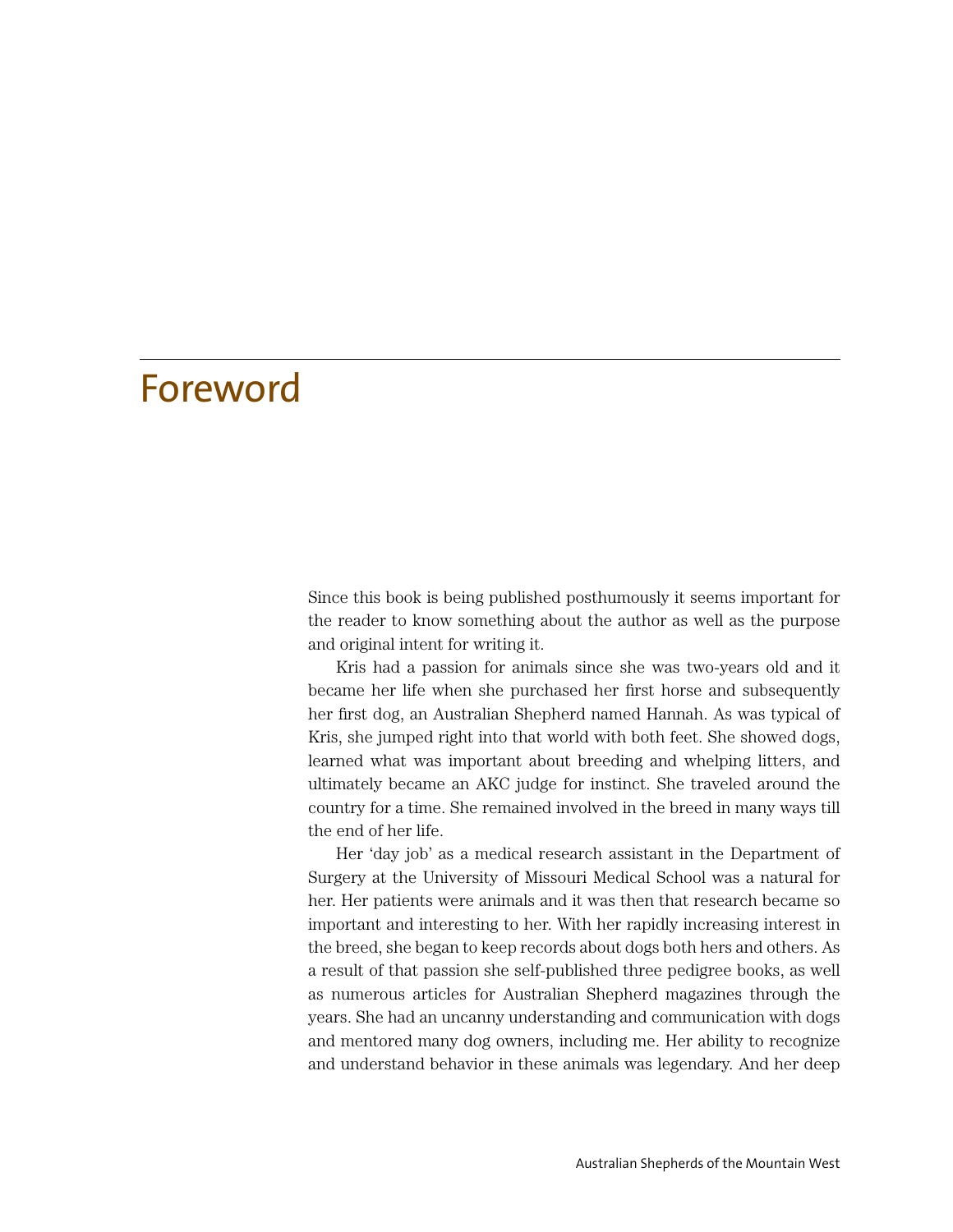interest in genetics enabled her to seek out good breeding dog partners. It commanded her interest for the rest of her life.

But the real reason for the research and writing of this book was her concern, along with the concern of other people, that the history along with myriads of pictures of the early western working Aussies and their owners and breeders was soon to be lost to time and human lifespans. To Kris, right was right and wrong was wrong, and her mission was to set the record straight. I once heard her speaking to someone who asked why she wrote about the western mountain dogs and her reply was "they were rough and tough and excellent working dogs with great intelligence." In addition, her respect and awe of the Wood's line of dogs has carried her far in her breeding and genetic research.

With this in mind Kris set out to contact, personally, as many survivors of those early days as possible. Many of them such as Jay Sisler and Fletcher Woods are now deceased but she found surviving family members who still had stories to tell and pictures to lend so the history could be told. She contacted many fellow Aussie dog owners who had kept their own records, pictures, stories and were even keepers of records of deceased dog owners of note. She searched newspaper archives, museums and even the Cowboy Hall of Fame for any bits of information to help her weave it all together. To know Kris is to know that she would not give up until she found the answers and the people who could provide them.

It was a definite labor of love when you realize she was fighting cancer the whole time. But she persevered, declared it finished, and sent it off to the publisher. Her disease made it difficult for her to edit but she was able to see it through with the help of family and friends. Kris died on October 27, 2013, and left us this legacy. She wrote it in her own words and that becomes the treasure of this book. She could back up everything she wrote and that makes it timeless.

Kris didn't get to see it published but she knew it was done and that it would eventually be made public and besides, she was already moving on to the next book. Only time will tell if that book will reach publication. We'll see…

> Her loving and proud Mother, Kay Toft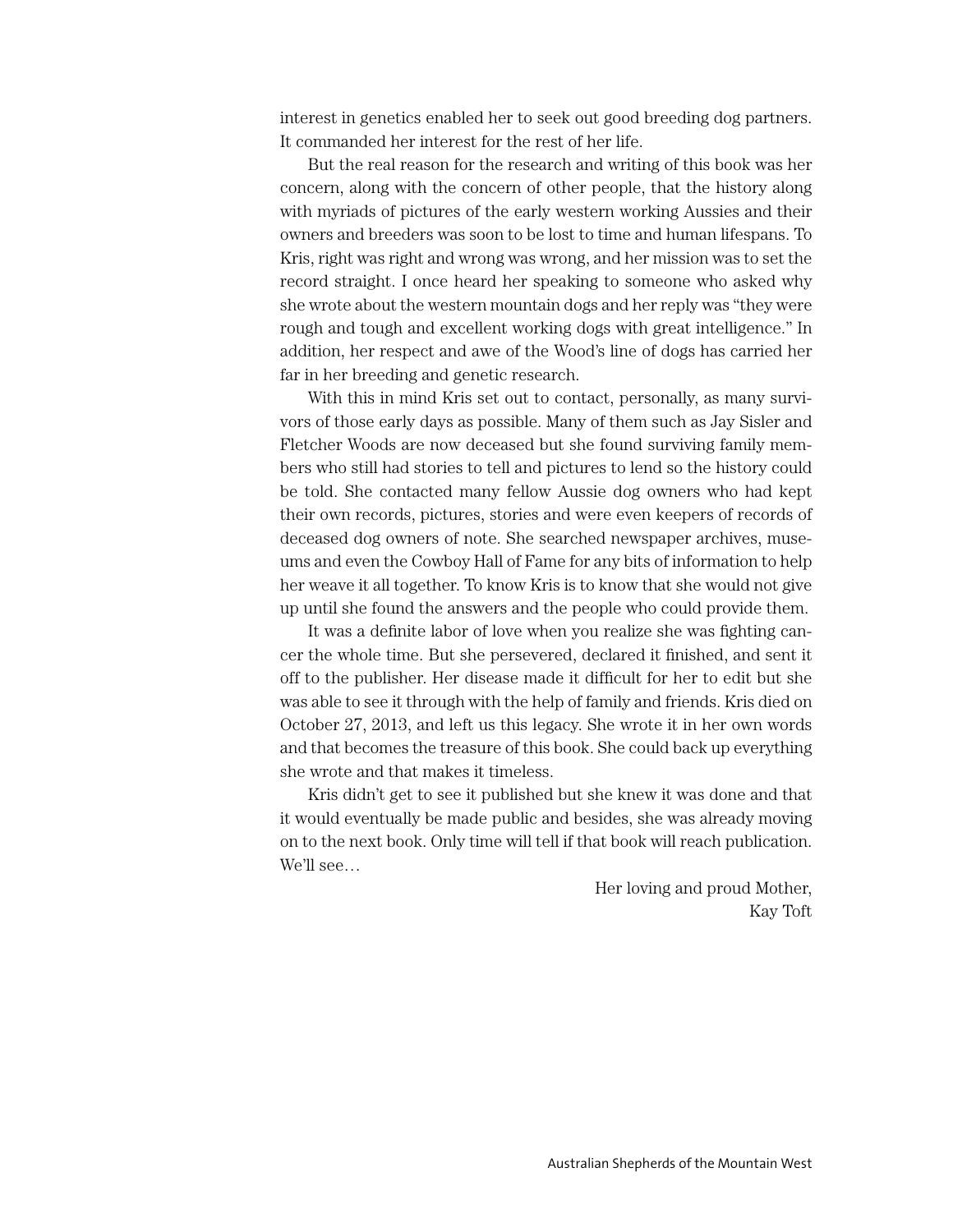## Acknowledgments

As you will notice throughout this book, the hand of the Creator was busy intervening at many points in the history of the mountain-type Aussie. Good, sound dogs were placed into the hands of the right people at the right moments over and over again. You will also find His fingerprints throughout this book, continuously giving me the right words to tell the story of this stellar family of Australian Shepherds. He has also blessed me with contacts to a wonderful family of foundation breeders who have graciously consented to tell me their stories for preservation in this volume. You will never know how grateful I am for their generosity.

Those without whom this book would have been impossible:

Casey Masterson Newman—My very good friend who provided motivation when I needed it most, contacts with fascinating people who likely would never have talked to me alone, and most of all gave me my start with these unique dogs.

Jean Taylor—The other person who greeted my proposal for this project with unbridled enthusiasm and who provided wonderful historical details and gorgeous photos. I am forever in her debt for "loaning" the dog of a lifetime—Tigger—to me.

Les Burlile—Jay Sisler's nephew and a gold mine of first hand knowledge about Jay's life and his foundation dogs. Thank you for your generosity to a total stranger.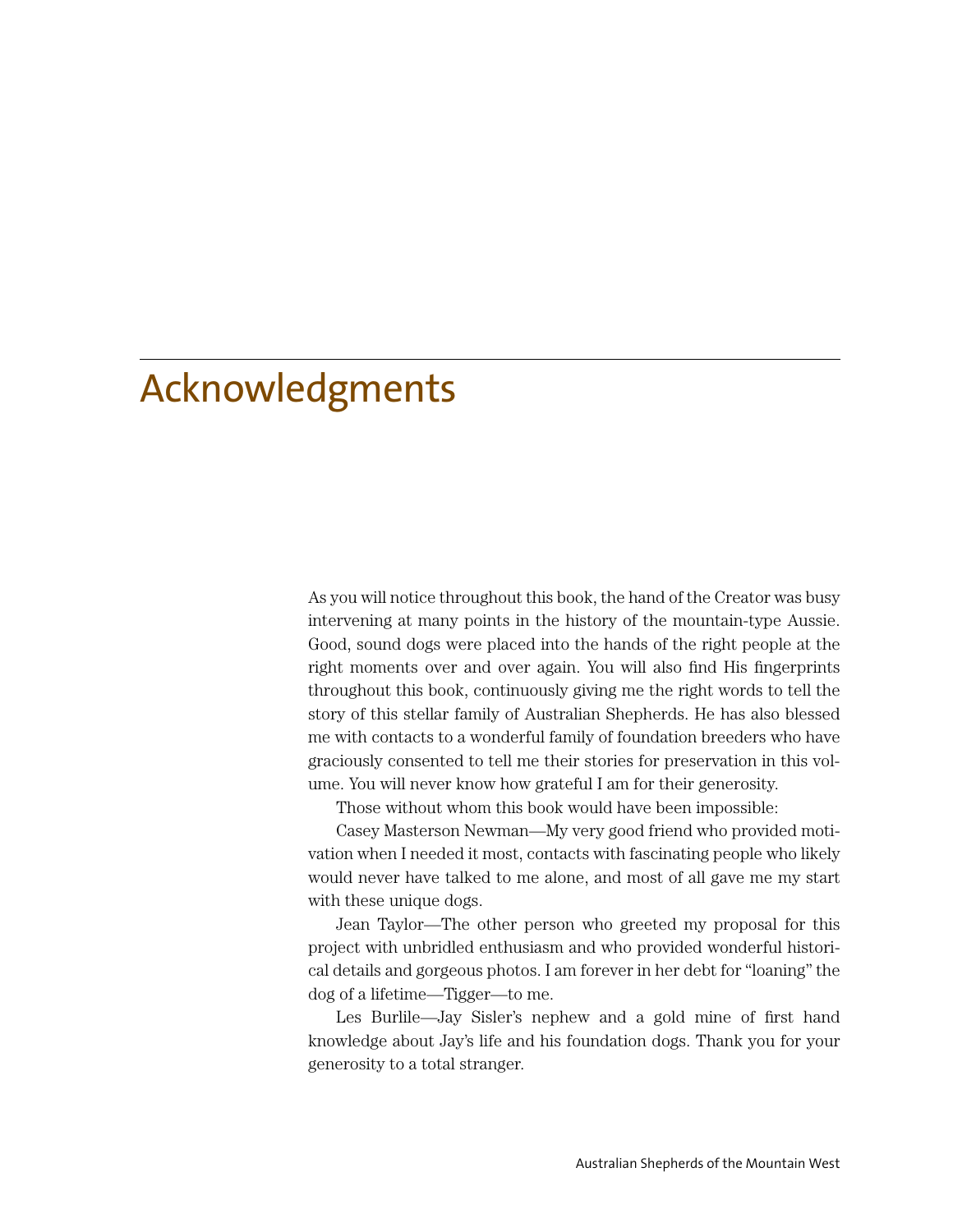Jerry and Sharon Rowe—The people everyone told me HAD to be included. "Everyone" was more right than they could have guessed.

Dick and Leslie Sorensen—Leslie's Virgo tendencies (like mine!) for recording history in wonderful photographic detail and "packratting" every piece of paper about Aussies she could get her hands on provided a wealth of content for this book. Dick's memory and amusing storytelling added so much personal detail and color to this book.

Melissa Couch—Old friends are the best friends. Melissa rescued much of Cathy Jones' priceless memorabilia after her death and, even though it was painful, shared her memories for this book.

Mary Wood—Fletcher Wood's spicy widow who welcomed Casey and me into her home and shared her vivid memories for preservation in this book.

Leila Green—A fine pioneer lady of sharp mind and steel resolve.

Raymie Jones-Brown—Cathy Jones' daughter who graciously shared her mother's records, photos, and memories for this book.

Ruth McGuire—Another hardy breed pioneer of great character and big heart.

Linda Rorem—For encouragement and for sharing her wealth of knowledge on herding dogs. The puzzle pieces really came together with your help.

Kyle Trumbull-Clark—My "partner-in-crime" for editing and always great advice.

All praise goes to God for planting the desire to write this book in my head and heart, inspiring me often with enthusiasm from my friends, and guiding me to the right people for information and photos. It was a fun project. I hope you enjoy the reading as much as I enjoyed the writing.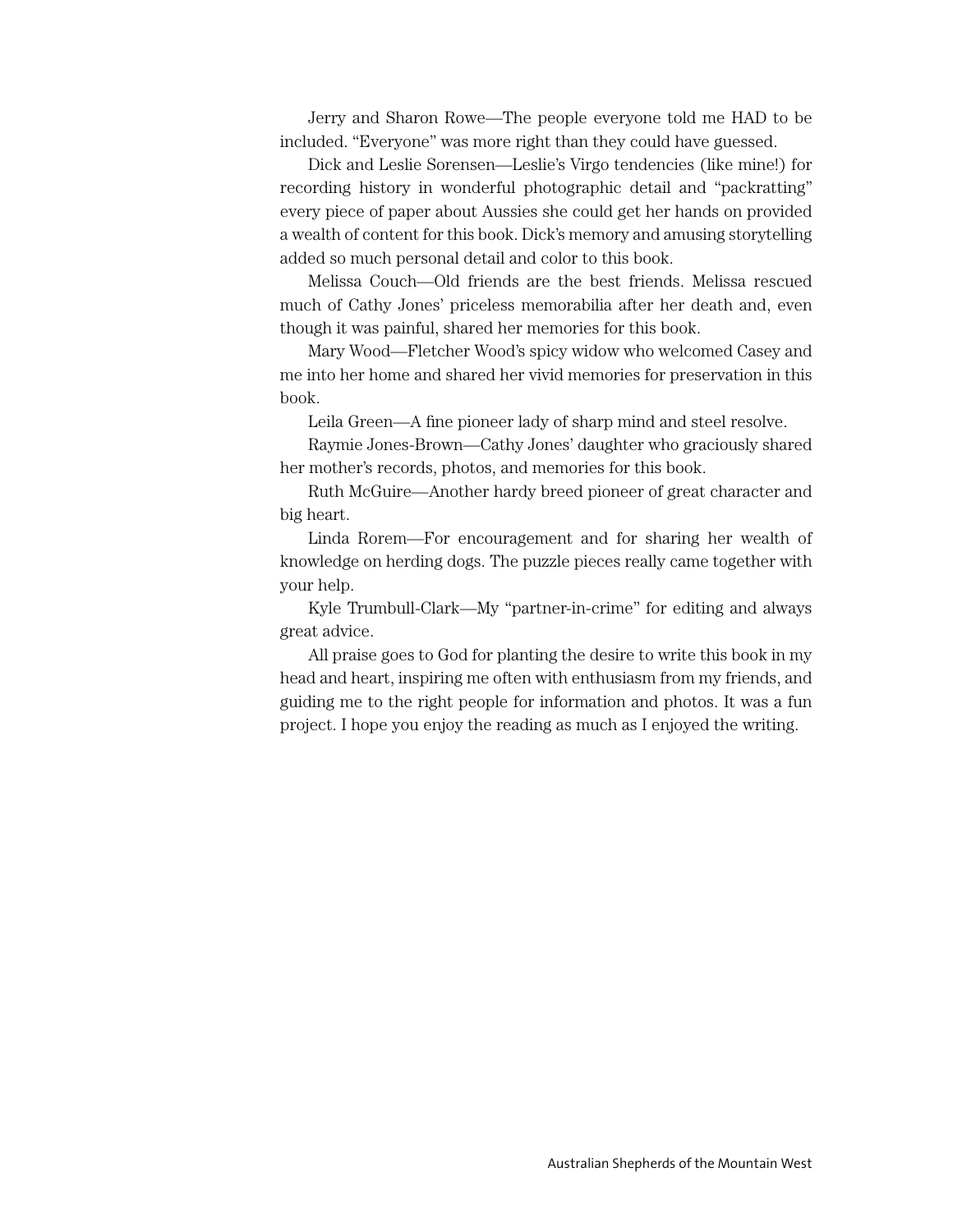#### **Contents**

- Introduction
- Chapter 1: **Emergence of an American Breed**
- Chapter 2: **Defining a Type**
- Chapter 3: **Jay Sisler—The Man**
- Chapter 4: **Jay Sisler—The Trainer and Showman**
- Chapter 5: **The Sisler Dogs**
- Chapter 6: **The Sisler Influence Throughout the Breed**
- Chapter 7: **Fletcher Wood**
- Chapter 8: **Wood's Jay**
- Chapter 9: **Dr. Kenneth and Lela (White) Green**
- Chapter 10: **Joe Piz**
- Chapter 11: **Wood's Stubbie**
- Chapter 12: **Tom and Charlene Jeffreys / Shady Mountain**
- Chapter 13: **Other Wood Dogs and their Influence Throughout the Breed**
- Chapter 14: **Dick and Leslie Sorensen / J Bar D / Colorado**
- Chapter 15: **Jerry and Sharon Rowe / J Bar D**
- Chapter 16: **Tom and Jean Taylor / Silverledge**
- Chapter 17: **Cathy Jean Jones / Ruff-N-Reddy**
- Chapter 18: **Casey Masterson Newman / HS & W**
- The Sprog Chronicles
- Conclusion
- Bibliography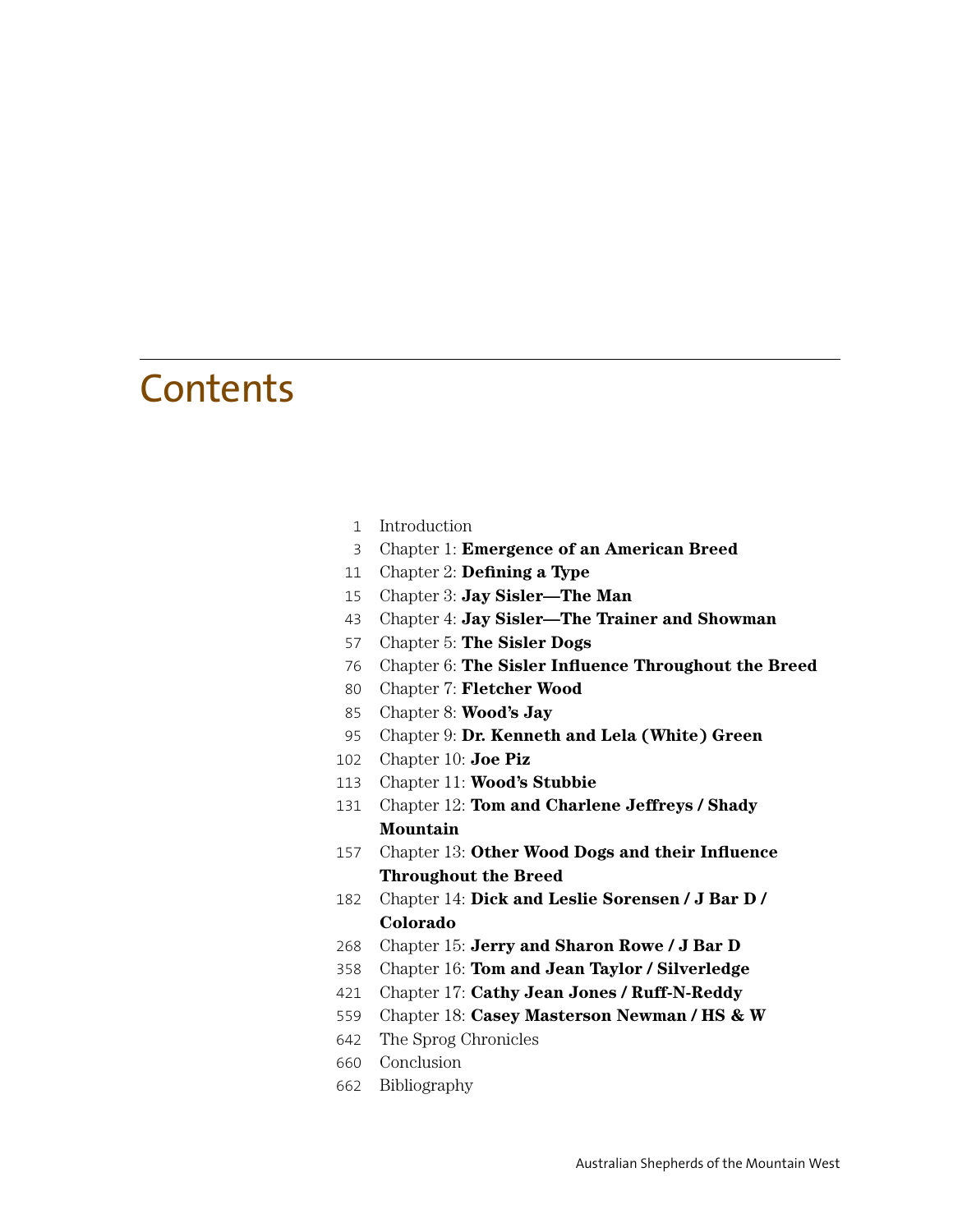### Introduction

Since 1978, I've loved, owned, and trained Australian Shepherds of several bloodlines. My fascination with the foundation dogs was fed by the pages of the *Aussie Times*. My eyes were drawn over and over to dogs of a particular type within the breed. The type is now known generically as the "Woods" type after the man who concentrated it into an early strain or bloodline in the 1950s and early 1960s, Fletcher Wood. Mention of dogs called "Australian shepherds (or sheep dogs)" are found in public records of mountain and coastal areas of the west beginning around the mid-1800s. Descendants of these dogs founded the breed we now call Australian Shepherd.

The family now called "Woods" has survived as a remnant of these original dogs. The term "Woods" has expanded over the years to refer to dogs of a general type which may not have been bred by Mr. Wood nor even encompass dogs of his breeding. For the sake of this book, this designation will be used to represent a type of Aussie rather than just the Wood bloodline. It might even be more correctly called the Sislertype because the foundation of the Wood dogs, themselves, was none other than a son of the famed Sisler's Shorty—Wood's Jay. The Sisler dog type was common in the mountainous livestock producing areas of this country.